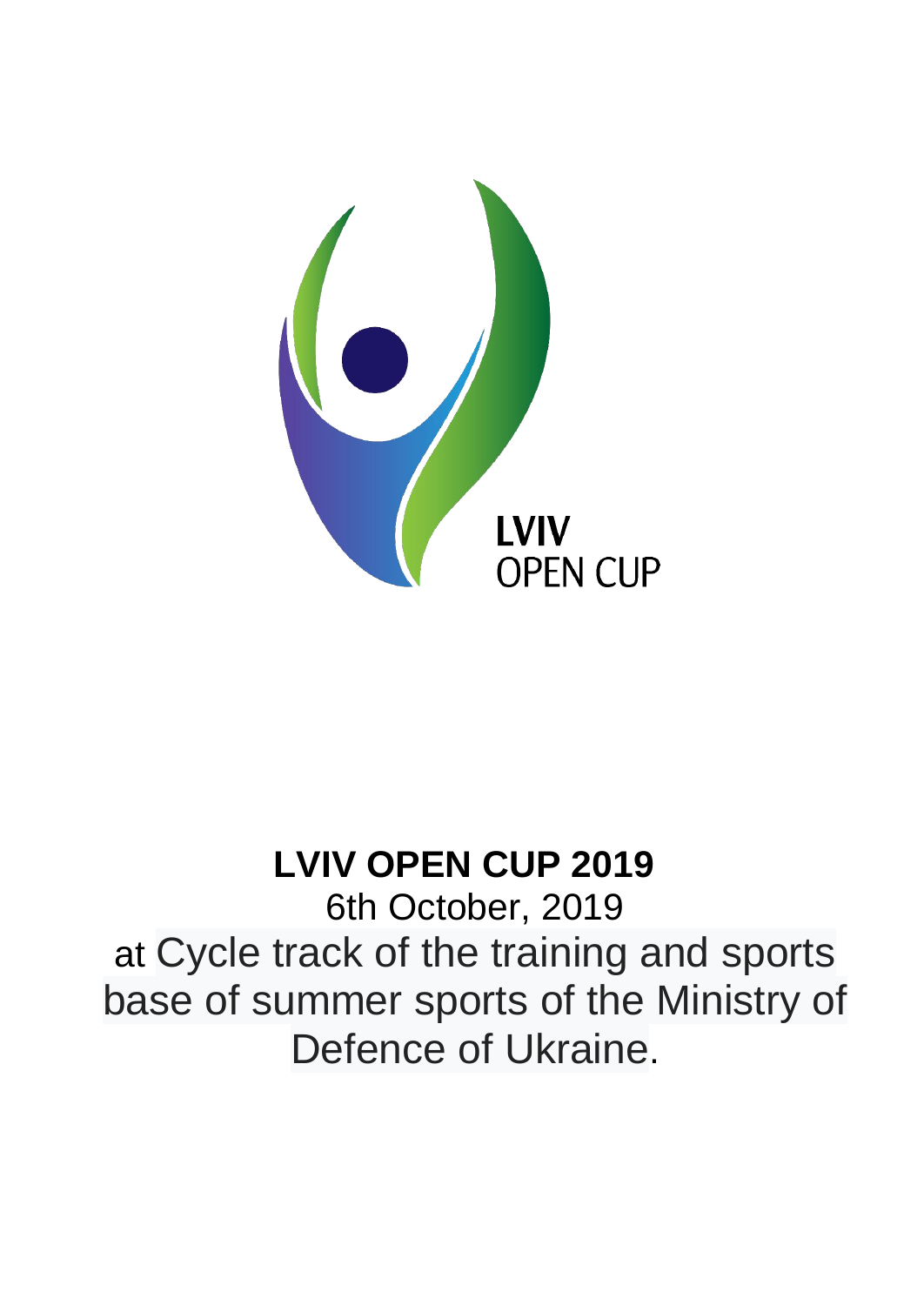#### **1. Organizer:**

- Sports club of kyokushinkai karate KANKU [\(http://kanku.org.ua/\)](http://kanku.org.ua/)
- Lviv regional federation of kyokushinkai karate [\(http://www.shinkyokushinkai.lviv.ua\)](http://www.shinkyokushinkai.lviv.ua/)

#### $\bullet$

Main Referee – sensei Serhiy Mutin Assistant referee – sensei Oleh Korol Assistant referee – sensei Taras Havrylets

# **2. Date and venue:**

6<sup>th</sup> of October 2019 Kleparivska str. 39A, Lviv, Ukraine Cycle track of the training and sports base of summer sports of the Ministry of Defence of Ukraine ([http://www.nsblvs.org/\)](http://www.nsblvs.org/)

# **3. The Tournament's schedule:**

# *Sunday, 6 th of October, 2019*

- 09.00 09.45 Official opening ceremony;
- 10.00 14.00 Kumite qualifications;
- $\bullet$  14.00 15:00 Lunch break;
- $\bullet$  15.00 19:00 Kumite semi-finals and finals;
- $\bullet$  19.00 20:30 Awarding ceremony.

#### **4. Participants and rules of the competition**

 The tournament participants are: *junior boys / junior girls in age groups 2003-2004 birth years, 2005-2006 birth years, 2007-2008 birth years, 2009- 2010 birth years, 2011-2012 birth years, from 0 kyu up to 1 kyu.* The refereeing of the competition is held according to EKO rules of

refereeing (5 judges, flag indication).

All the competitors need to possess following documents:

- a Birth certificate;
- a fill up Application form,
- a valid medical certificate;
- a valid personal accident insurance.

**The competition will be held by the full contact rules, all the techniques are allowed. In addition, the competitors will be fighting in helmets with face shields, which will be provided by tournament organizers.**

The competitions (individual) are held according to the cup system (if you lose, you drop out of the competition) in four age groups in the following weight categories: